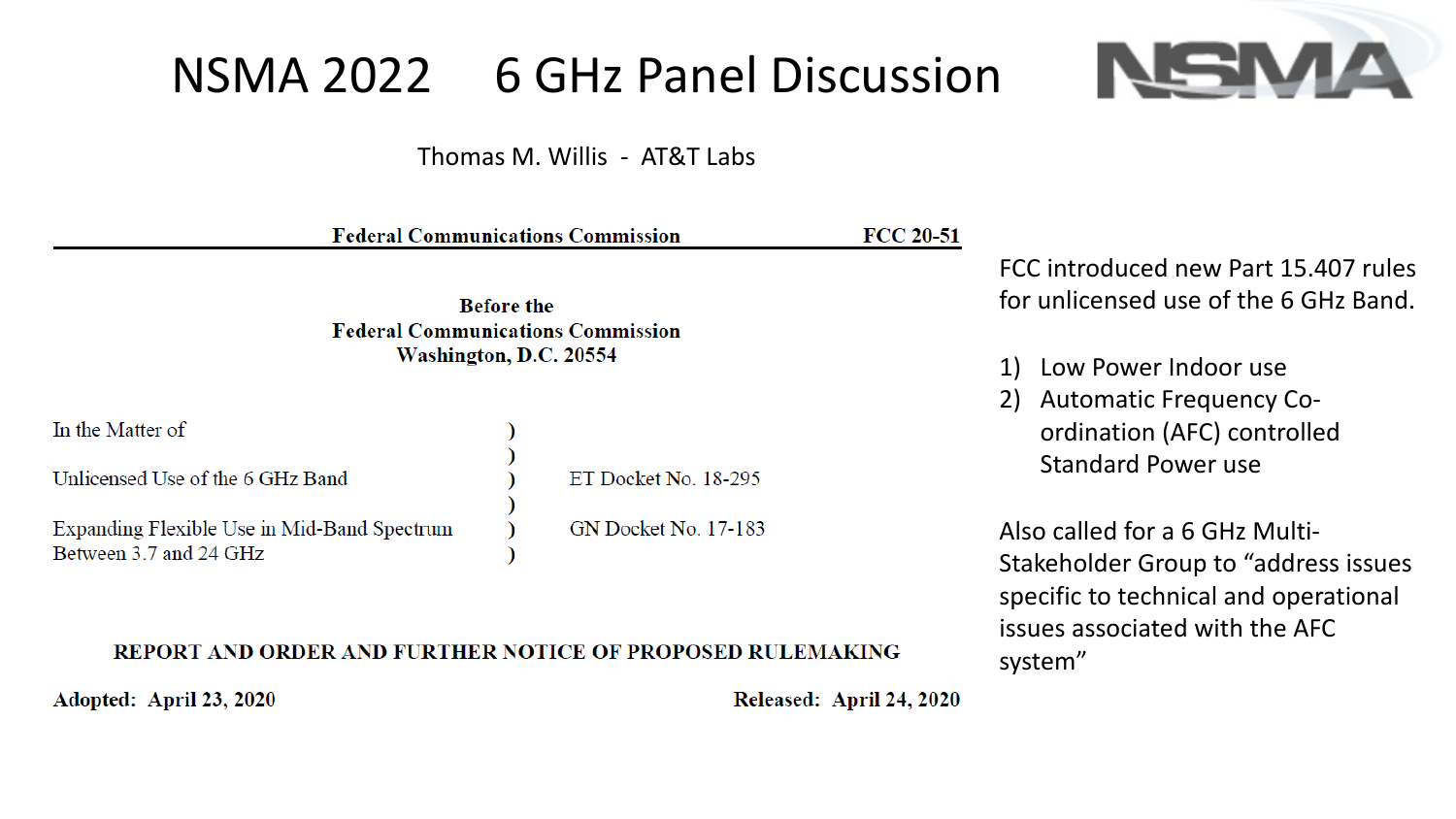| Device Class                                                     | Operating<br><b>Bands</b>                                                                                                    | Maximum EIRP | Maximum EIRP Power Spectral<br>Density |
|------------------------------------------------------------------|------------------------------------------------------------------------------------------------------------------------------|--------------|----------------------------------------|
| Standard-Power<br><b>Access Point</b><br>(AFC Controlled)        | U-NII-5 $(5.925 - 6.425 \text{ GHz})$<br>U-NII-7 $(6.525 - 6.875 \text{ GHz})$                                               | 36 dBm       | $23 \text{ dBm}/\text{MHz}$            |
| <b>Client Connected</b><br>to Standard-<br>Power Access<br>Point |                                                                                                                              | 30 dBm       | $17 \text{ dBm} / \text{MHz}$          |
| Low-Power<br><b>Access Point</b><br>(indoor only)                | U-NII-5 $(5.925 - 6.425 \text{ GHz})$<br>U-NII-6 (6.425-6.525 GHz)<br>U-NII-7 (6.525-6.875 GHz)<br>U-NII-8 (6.875-7.125 GHz) | 30 dBm       | 5 dBm/MHz                              |
| <b>Client Connected</b><br>to Low-Power<br><b>Access Point</b>   |                                                                                                                              | $24$ dBm     | $-1$ dBm/MHz                           |

### Table 3: Expanded Unlicensed Use of the 6 Gigahertz Band

Client devices connected to an LPI AP are not required to be indoors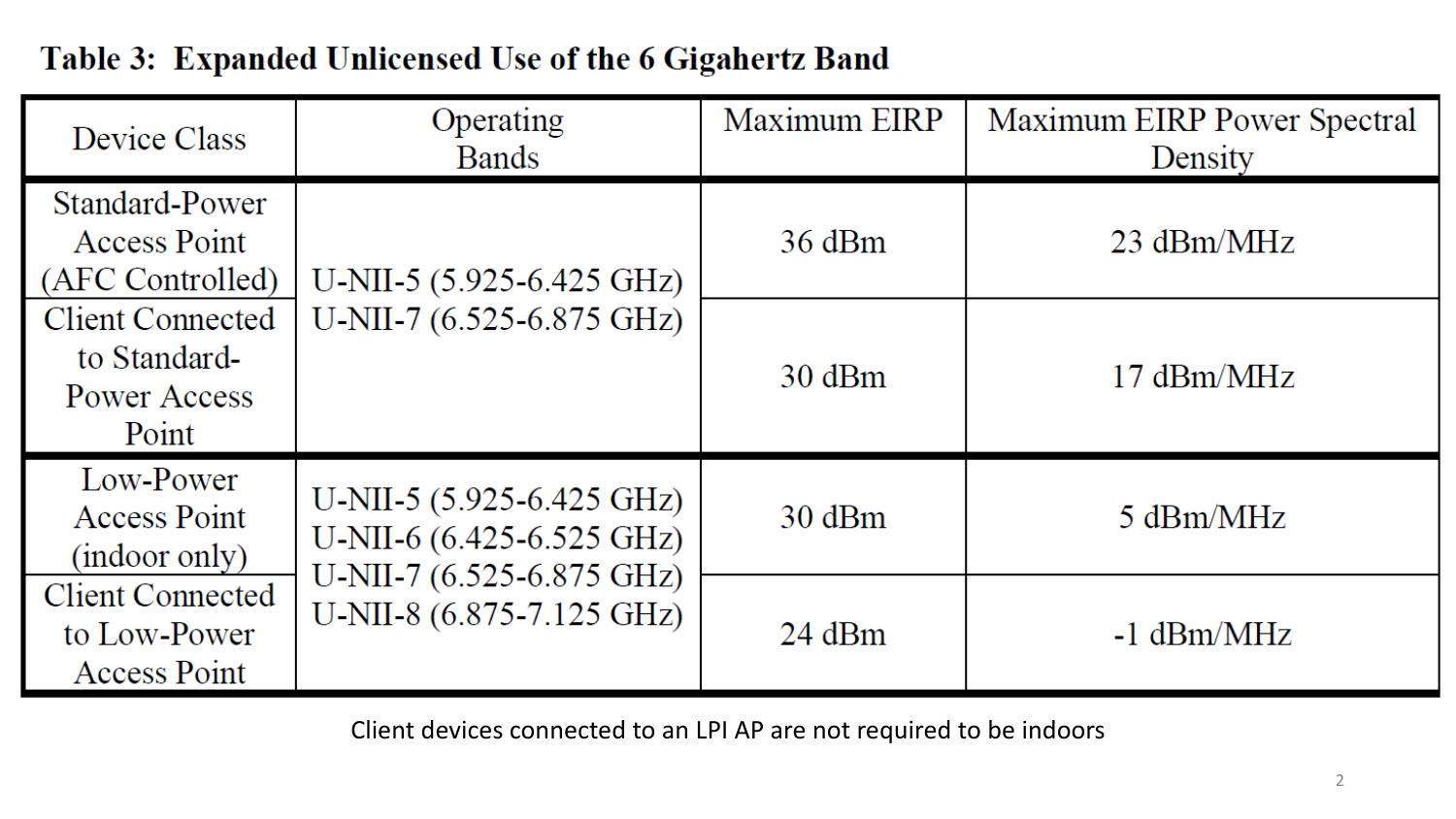